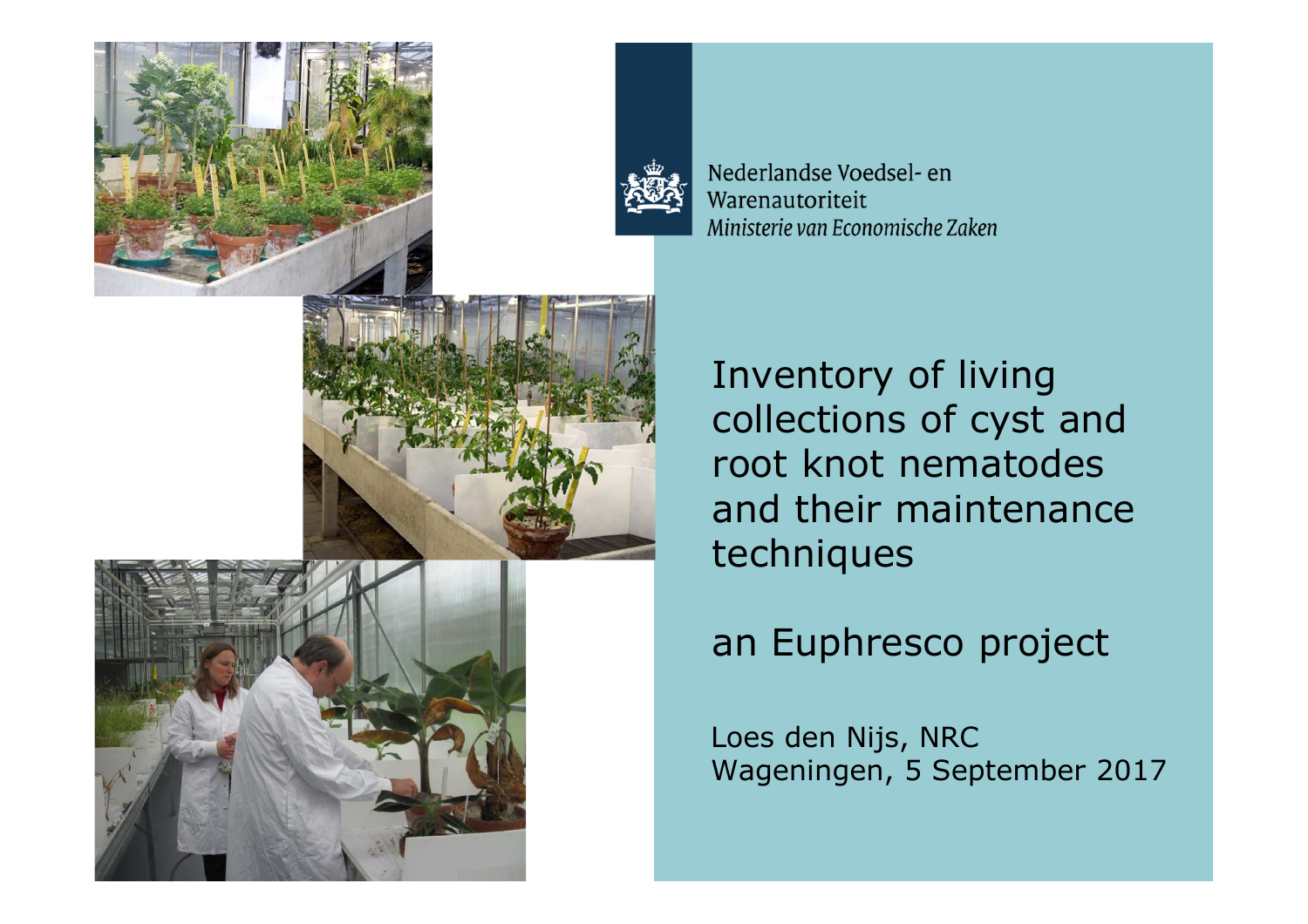

### Introduction:

Euphresco project:



EUPHRESCO= **Eu**ropean network for **ph**ytosanitary **res**earch **co**ordination and funding

Why this project:

- $\triangleright$  live collection important for reference material, demonstrations,<br>instructions, proficiency test material instructions, proficiency test material
- > shortage of means (people, time, money, knowledge)
- $\triangleright$  sharing knowlegde, materials

Contents of project: Cyst nematodes & Root knot nematodes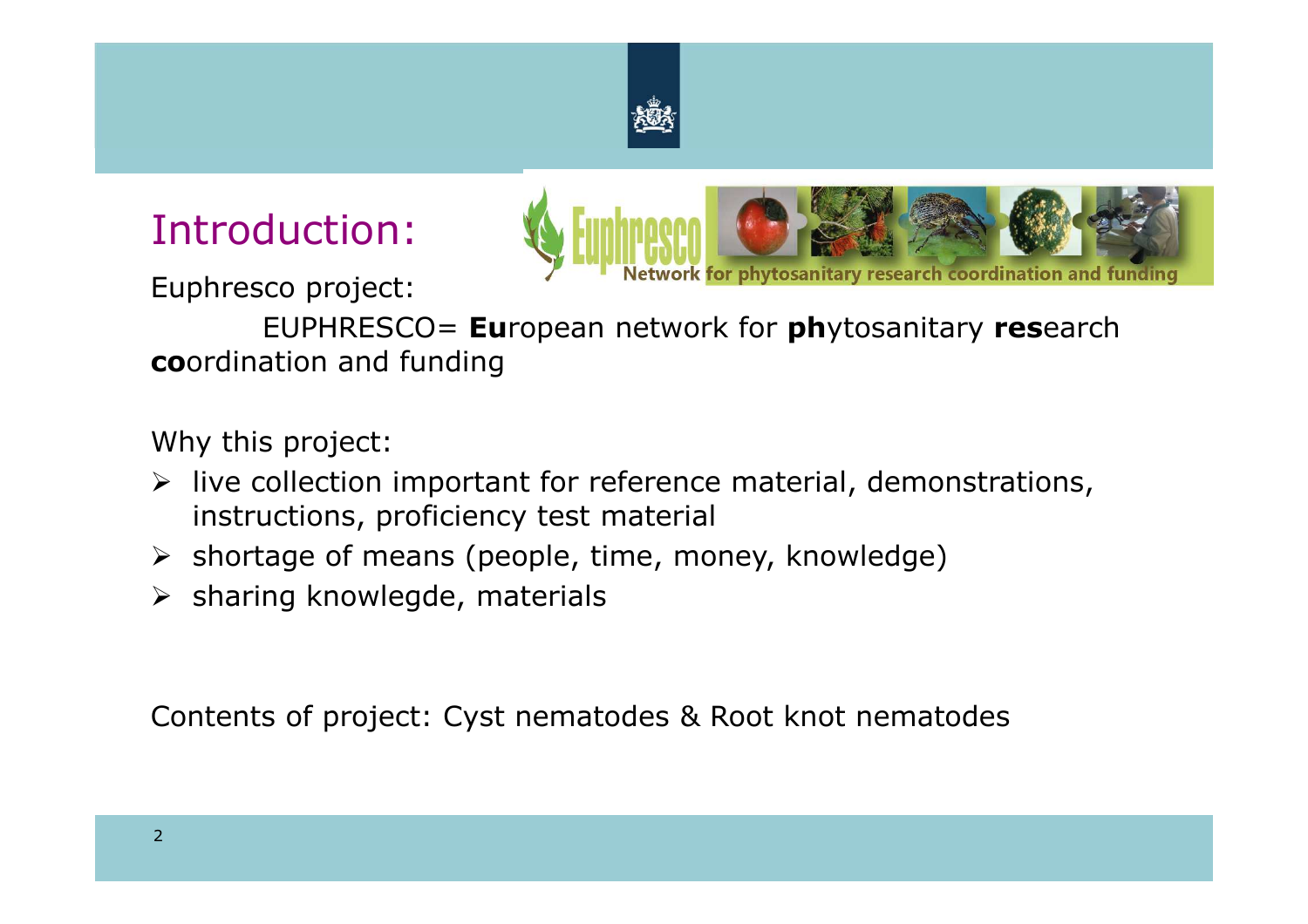



### Objectives of project

- to have an overview of existing live collections of*Globodera* and *Meloidogyne* present in the participating countries
- to make an inventory of the different maintenance and storage techniques used in the participating countries
- write a maintenance manual for cyst and root knot nematodes.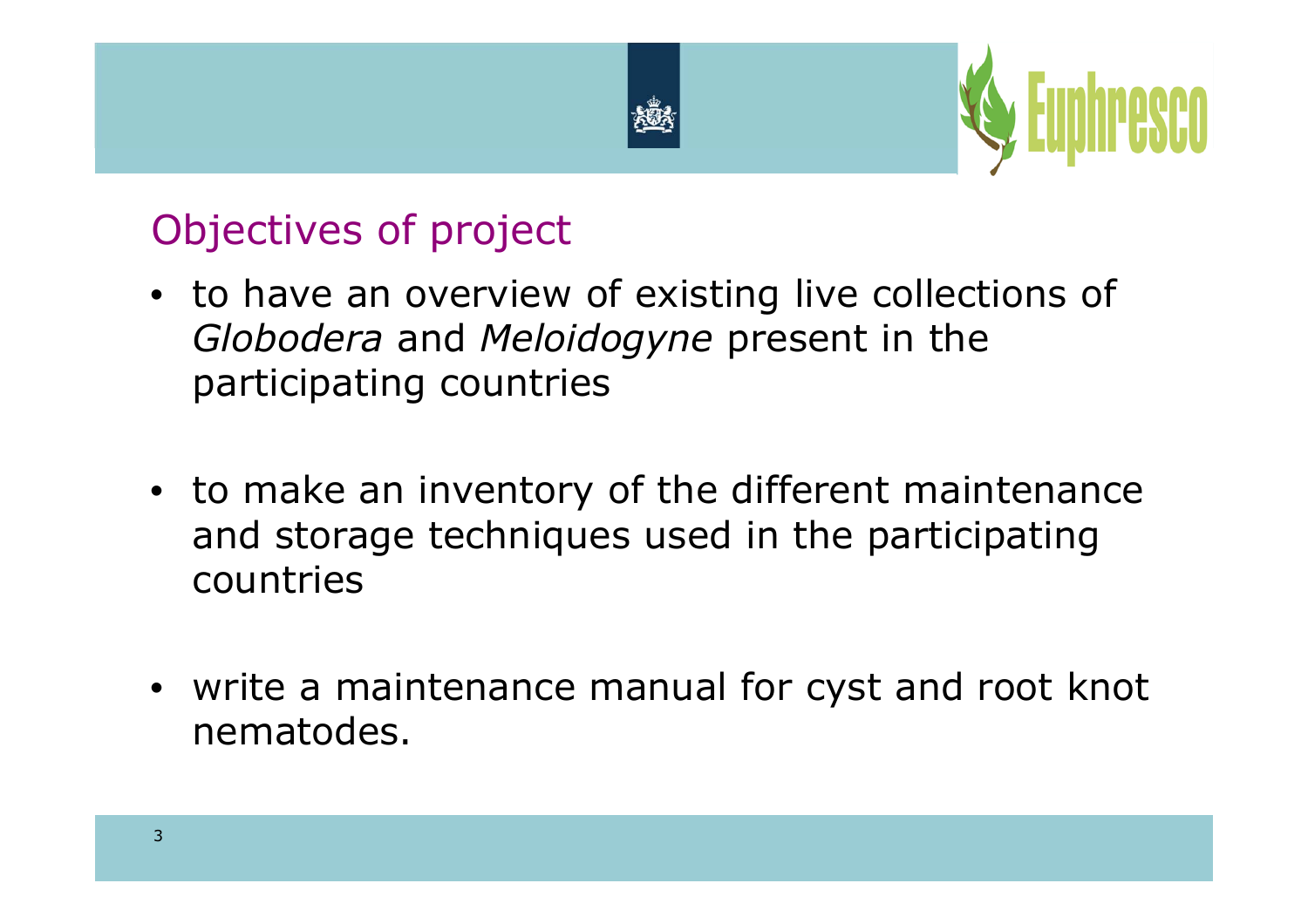



### Workplan:

- make up a questionnaire and send it to all participants for collecting information on their live collections of PCN and *Meloidogyne*, and on maintenance of populations
- Organise a workshop (to be held before the EPPO panel on diagnostics in nematology, sept 2017) in which maintenance issues will be discussed and information will be exchanged,
- To compose a manual, based on the information received from the participants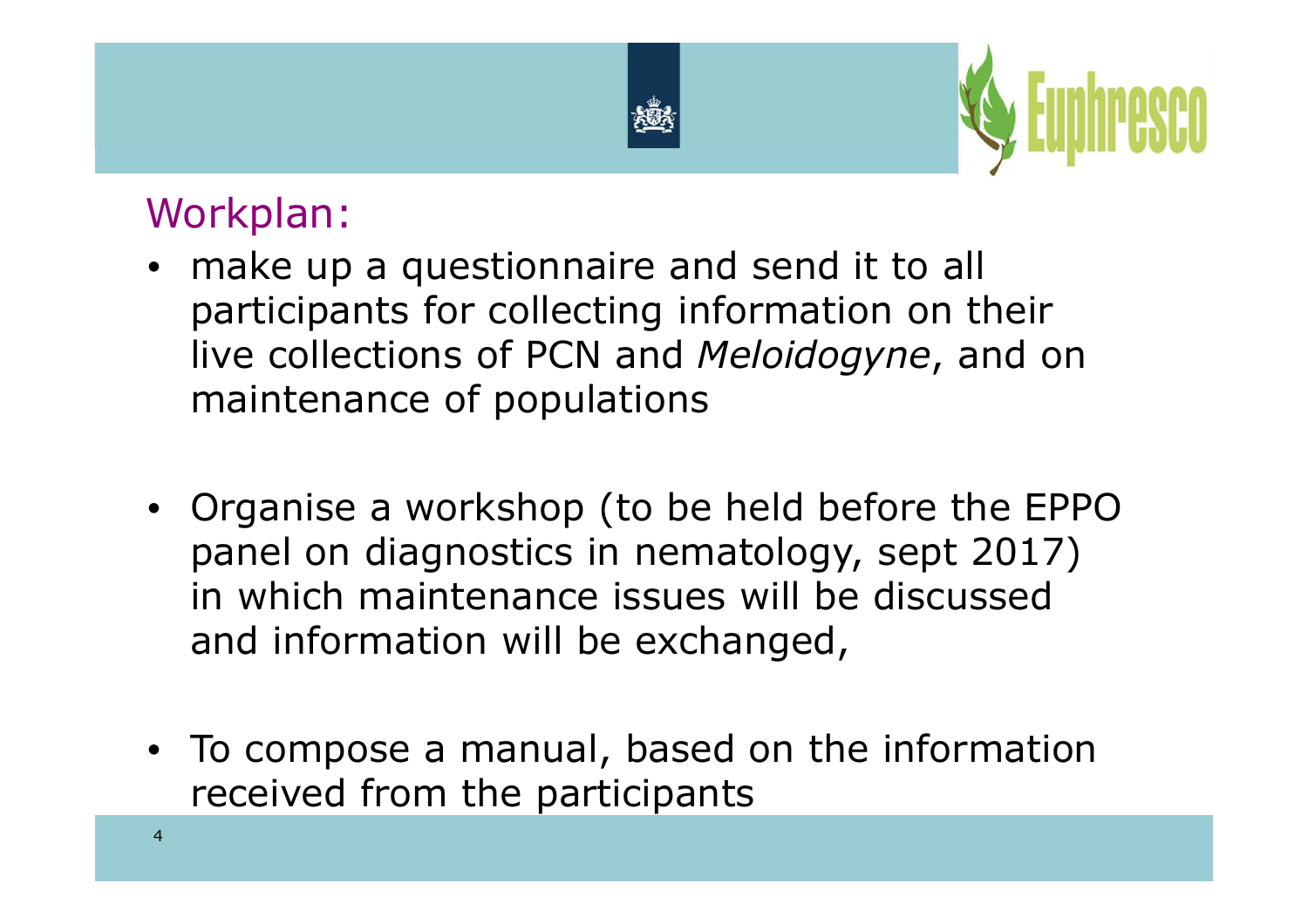



### Euphresco project: status quo

Participants: Austria, Belgium, Canada, France, (Germany (2x)), Netherlands, UK, USA (17 participants) (additional:participants from EPPO Panel on Diagnostics in Nematology?)

List of populations in collection:

Parameters on how to rear/maintain/store these<br>nematodes: bost plants, inoculum density, growing conditions nematodes: host plants, inoculum density, growing conditions, time

Exchange of information: SOP's at workshop (today and tomorrow ☺)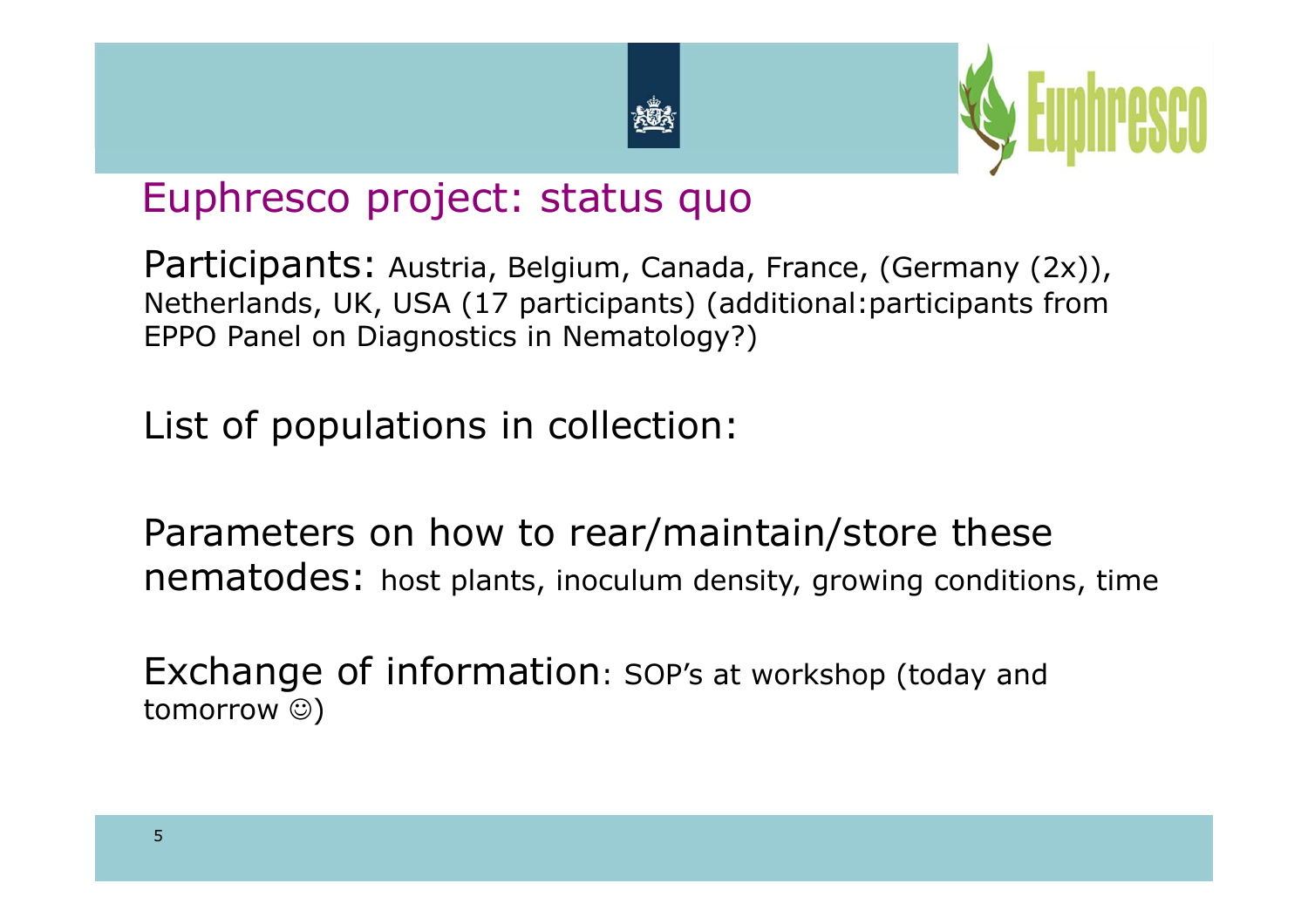



#### Questionaire:

#### The following questions are therefore raised: 1. Do you keep populations of the following nematodes genera Globodera or Meloidogyne? If yes, go to question 2. If no, please can you tell whether you have other genera or species live in collection?. (this might be of interest for participants but is not an issue in this project) Yes 2. If you answered positive on above question, do you have different populations of one species, and in what aspect are they different? Please list the species and the different populations within these species: Globodera G. pallida G. pallida from .... Globodera G. pallida Chavornay (Switzerland) Globodera G. rostochiensis Scotland Meloidogyne M. incognita **INRA Avignon** pag. 1

| Network for phytosanitary research coordination and funding |  |
|-------------------------------------------------------------|--|
| M. minor<br>Meloidogyne                                     |  |
| Meloidogyne<br>M. javanica<br>Seed company                  |  |
| Meloidogyne<br>M. hapla<br>Seed company                     |  |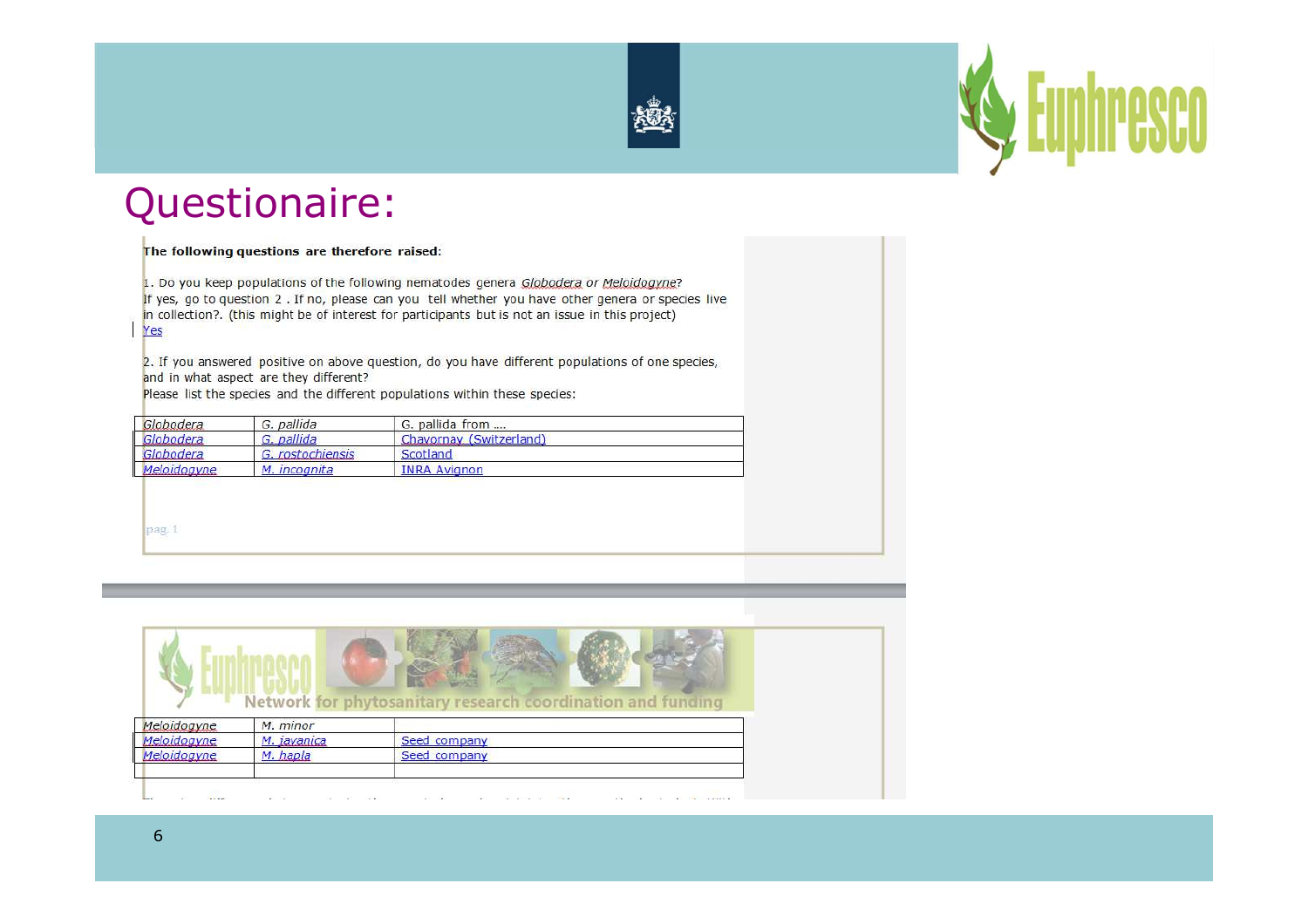# List of populations in the participating countries:

| species                               |                 | frequency      | # populations  | frequency      | # populations  |
|---------------------------------------|-----------------|----------------|----------------|----------------|----------------|
|                                       | total frequency | Euphresco-USA  | Euphresco-USA  | in USA         | in USA         |
| Globodera ellingtonae                 | $\overline{2}$  | 1              | $\mathbf{1}$   | 1              | 1              |
| Globodera pallida                     | 8               | 7              | $>42*$         | $\mathbf{1}$   | 1              |
| Globodera rostochiensis               | 9               | 8              | $>57$          | 1              | $\overline{2}$ |
| Globodera tabacum                     | 5               | 1              | $\mathbf{1}$   | 4              | 4              |
| Heterodera glycines                   | $\overline{2}$  |                |                | $\overline{2}$ | $\overline{2}$ |
| Meloidogyne africana                  | $\mathbf{1}$    | 1              | 3              |                |                |
| Meloidogyne ardenensis                | $\mathbf{1}$    | $\mathbf{1}$   | 1              |                |                |
| Meloidogyne arenaria                  | 10              | 2              | 7              | 8              | $\overline{2}$ |
| Meloidogyne artiellia                 | $\mathbf{1}$    | 1              | $\mathbf{1}$   |                |                |
| Meloidogyne chitwoodi                 | 3               | 2              | 10             | $\mathbf{1}$   | $\mathbf{1}$   |
| Meloidogyne enterolobii               | 3               | $\overline{2}$ | 7              | $\mathbf{1}$   | $\mathbf{1}$   |
| Meloidogyne ethiopica                 | $\mathbf{1}$    | $\mathbf{1}$   | 1              |                |                |
| Meloidogyne exigua                    | $\mathbf{1}$    | 1              | $\mathbf{1}$   |                |                |
| Meloidogyne fallax                    | 2               | $\overline{2}$ | 9              |                |                |
| Meloidogyne floridensis               | $\mathbf{1}$    |                |                | $\mathbf{1}$   | $\mathbf{1}$   |
| Meloidogyne graminicola               | $\mathbf{1}$    | 1              | 2              |                |                |
| Meloidogyne hapla                     | 11              | 4              | 20             | 7              | 11             |
| Meloidogyne haplanaria                | 1               |                |                | $\mathbf{1}$   | 1              |
| Meloidogyne hispanica                 | $\mathbf{1}$    | 1              | $\mathbf{1}$   |                |                |
| Meloidogyne incognita                 | 17              | 4              | 9              | 13             | 26             |
| Meloidogyne inornata                  | $\mathbf{1}$    | 1              | $\overline{2}$ |                |                |
| Meloidogyne javanica                  | 11              | 4              | 14             | $\overline{7}$ | $\overline{7}$ |
| Meloidogyne kralli                    | $\mathbf{1}$    | 1              | $\mathbf{1}$   |                |                |
| Meloidogyne luci                      | $\mathbf{1}$    | 1              | 3              |                |                |
| Meloidogyne mali                      | $\overline{2}$  | 2              | 2              |                |                |
| Meloidogyne minor                     | $\overline{2}$  | $\overline{2}$ | $\overline{c}$ |                |                |
| Meloidogyne naasi                     | $\overline{2}$  | 1              | $\mathbf{1}$   | 1              | 1              |
|                                       |                 |                |                |                |                |
| *populations; includes all pathotypes |                 |                |                |                |                |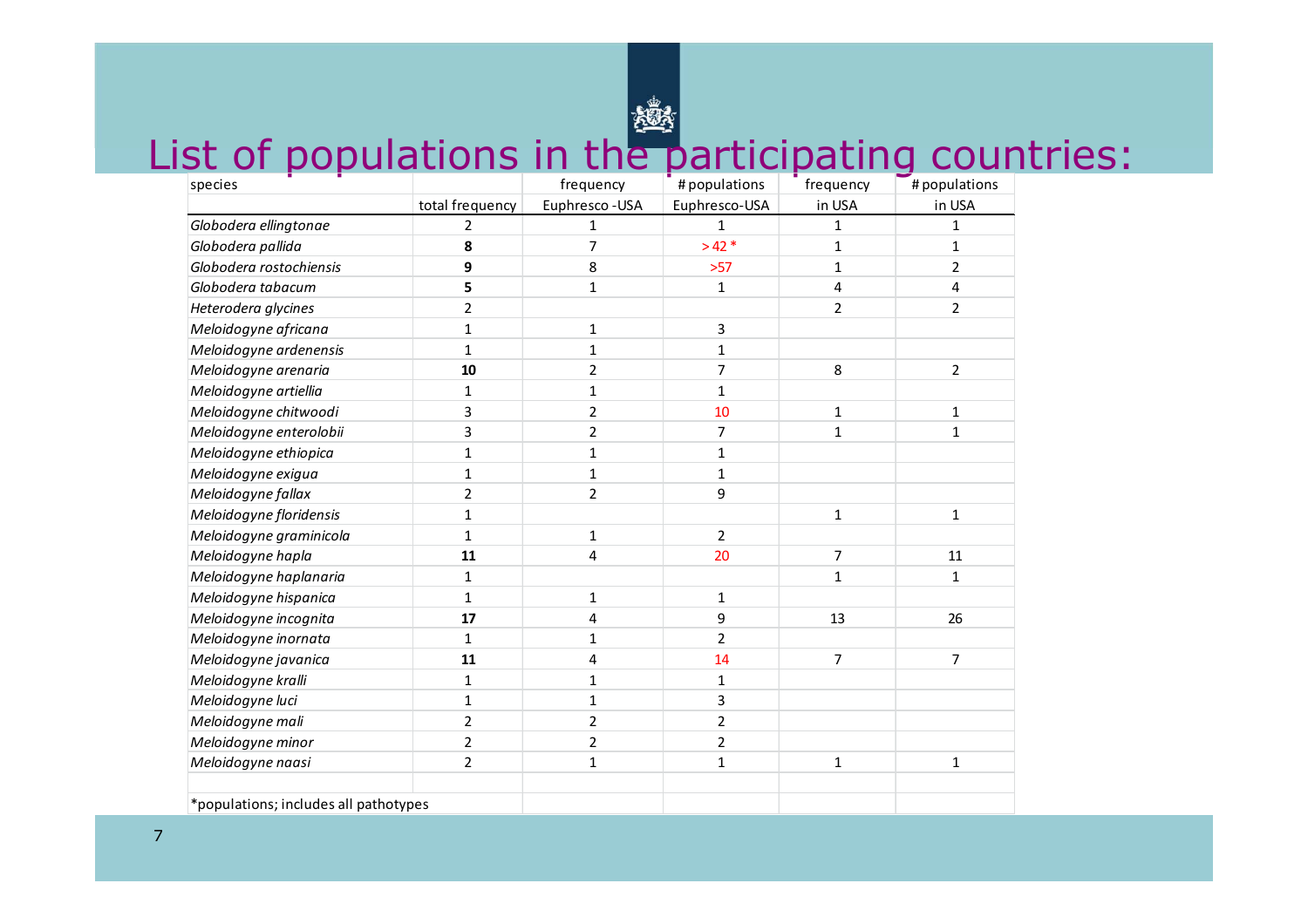

### Hosts for collection use

| species                       | host plants               |                   |
|-------------------------------|---------------------------|-------------------|
|                               | rearing                   | maintaining*      |
| Globodera ellingtonae         | potato                    |                   |
| Globodera pallida             | potato                    |                   |
| Globodera rostochiensis       | potato                    |                   |
| Globodera tabacum             | tabacco                   |                   |
| Heterodera glycines           | soybean                   |                   |
| Meloidogyne africana          | tomato                    |                   |
| Meloidogyne ardenensis        | ligustrum vulgare         |                   |
| Meloidogyne arenaria          | tomato, peanut, tabacco   |                   |
| Meloidogyne artiellia         | kale                      |                   |
| Meloidogyne chitwoodi         | tomato, wheat             |                   |
| Meloidogyne enterolobii       | tomato                    |                   |
| Meloidogyne ethiopica         | tomato                    |                   |
| Meloidogyne exigua            | tomato                    |                   |
| Meloidogyne fallax            | tomato                    |                   |
| Meloidogyne floridensis       | tomato                    |                   |
| Meloidogyne graminicola       | echinochloa               |                   |
| Meloidogyne hapla             | tomato, pepper, tabacco   |                   |
| Meloidogyne haplanaria        | tomato                    |                   |
| Meloidogyne hispanica         | tomato                    |                   |
| Meloidogyne incognita         | tomato, corn, tabacco     |                   |
| Meloidogyne inornata          | tomato                    |                   |
| Meloidogyne javanica          | tomato                    | papaya, pineapple |
| Meloidogyne kralli            | carex acuta               |                   |
| Meloidogyne luci              | tomato                    |                   |
| Meloidogyne mali              | elm                       |                   |
| Meloidogyne minor             | tomato                    |                   |
| Meloidogyne naasi             | wheat, creeping bentgrass |                   |
| * when different from rearing |                           |                   |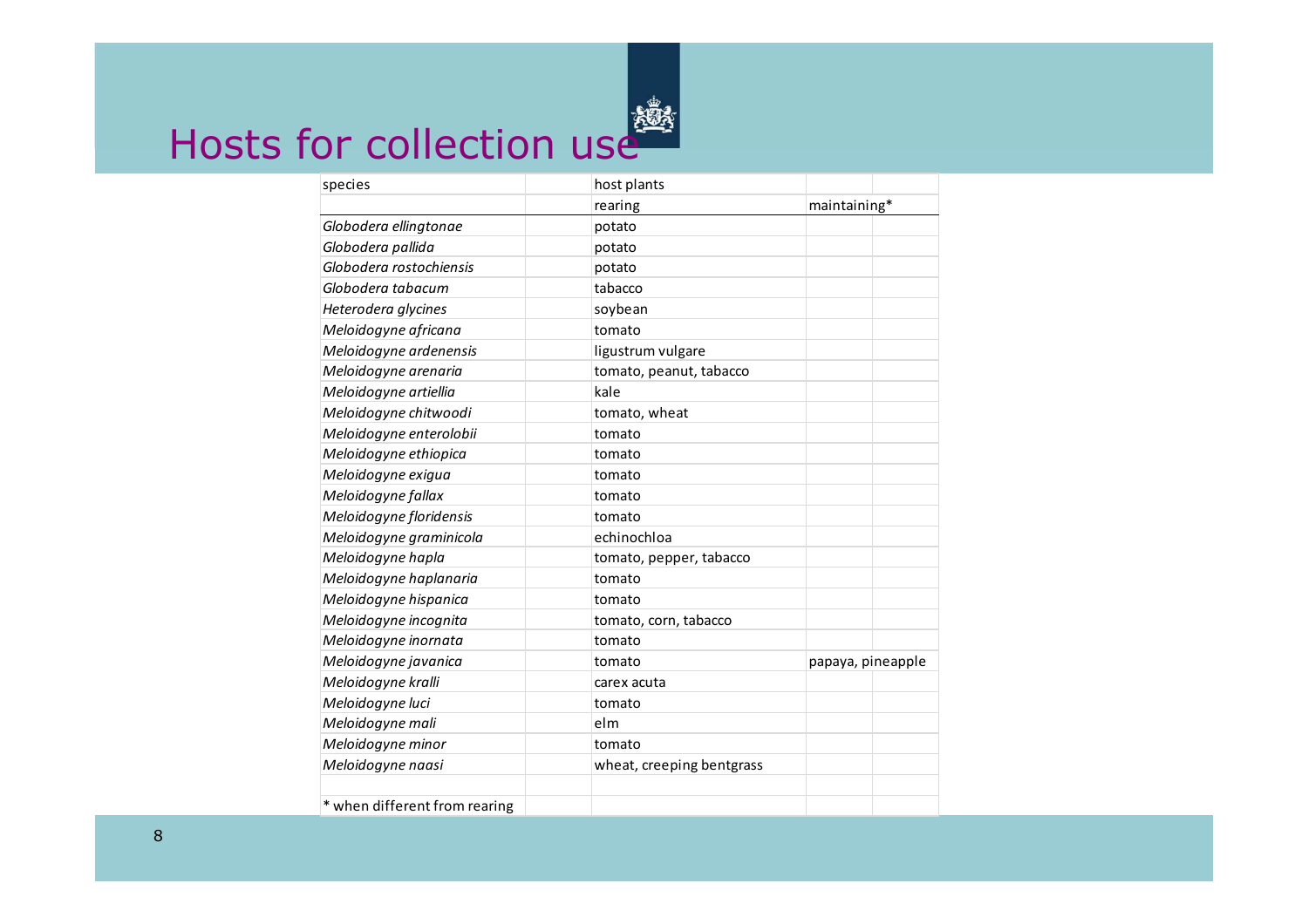

## *Globodera* rearing conditions

| country                | species                    | Host for<br>rearing | Host for<br>maintai<br>ning | <b>I</b> remarks                                  | Environment                                 | Soil<br>characteristic                                      | Temperatu<br>re, light,<br>day/night                            | lpot size, etc                                                                      | water regime                                                                                                     |
|------------------------|----------------------------|---------------------|-----------------------------|---------------------------------------------------|---------------------------------------------|-------------------------------------------------------------|-----------------------------------------------------------------|-------------------------------------------------------------------------------------|------------------------------------------------------------------------------------------------------------------|
| Austria                | Globodera spp.             | Potato              | Potato                      | desiree/her<br>mes                                | Greenhouse                                  | mixture of heat Temp.:<br>sterilized soil<br>with 40% sand  | $17,5^{\circ}$ C –<br>$19,5^{\circ}$ C<br>Light: 16h density: 5 | pots with 1500<br>ml soil,<br>Inoculum<br>$(D)$ , 8 h $(N)$ eggs + larve/ml<br>soil | Before sprouts emerge<br>water apply is done<br>manually, after sprouting<br>automatic water supply              |
| Belgium                | Globodera spp.             | Potato              | Potato                      | mostly<br>Desiree                                 | Greenhouse                                  | artificial<br>substrate<br>Wageningen                       | max 25<br>(min 10 h)                                            | 2 liter pots                                                                        | slow-release fertilizer<br>watering weight based<br>about weekly                                                 |
| Canada                 | Globodera                  | Potato              | Potato                      | Desiree                                           |                                             | climate chamber sandy loam soil, light: 16h<br>pH 6-6.5     | $(D)$ , 8 h $(N)$ pots                                          | $ 20 \text{ cm}$ (8 inch)                                                           | watering once a week                                                                                             |
| Germany (B)            | Globodera spp.             | Potato              | Potato                      | Variety<br>Desirée                                | Greenhouse                                  | Mixed soil,<br>depending on<br>availabillity                | 10 kLux,<br>18°C/16°C                                           |                                                                                     | Handwatering as needed                                                                                           |
|                        | Germany (MI Globodera spp. | Potato              | Potato                      | Variety<br>Desirée                                | Climate<br>chamber                          | silica sand with $ 12$ hours<br>10% mole earth light;       | $18/15$ °C                                                      | 7cm clay pot                                                                        | moderately moist, depot<br>fertilizer                                                                            |
| France                 | Globodera spp.             | Potato              | Potato                      | Variety<br>Desirée                                | Greenhouse                                  | potting soil with 20-28°C<br>sand                           |                                                                 | 1.5L pots,                                                                          | watering regularly<br>depending of need, no<br>watering at the end of the<br>cycle for female cyst<br>maturation |
| Netherlands Globodera  |                            | Potato              | Potato                      | Bintje                                            | Greenhouse                                  | Fine sand/clay<br>pellets/kaolin/N night 15C;<br>PK mixture | Day 20C,<br>70% RV; 6-<br>20 hours<br>light                     | 10 I clay pots                                                                      | watering regularly<br>depending of need, no<br>watering at the end of the<br>cycle for female cyst<br>maturation |
| UK, Scotland Globodera |                            | Potato              | Potato                      | G. pal on<br>Maris Piper,<br>G. ros on<br>Desiree | outdoor<br>enclosure-peat content<br>plunge | low organic<br>loam/sand mix                                | Scotland                                                        | ambient to  1-4 litre pot                                                           | na                                                                                                               |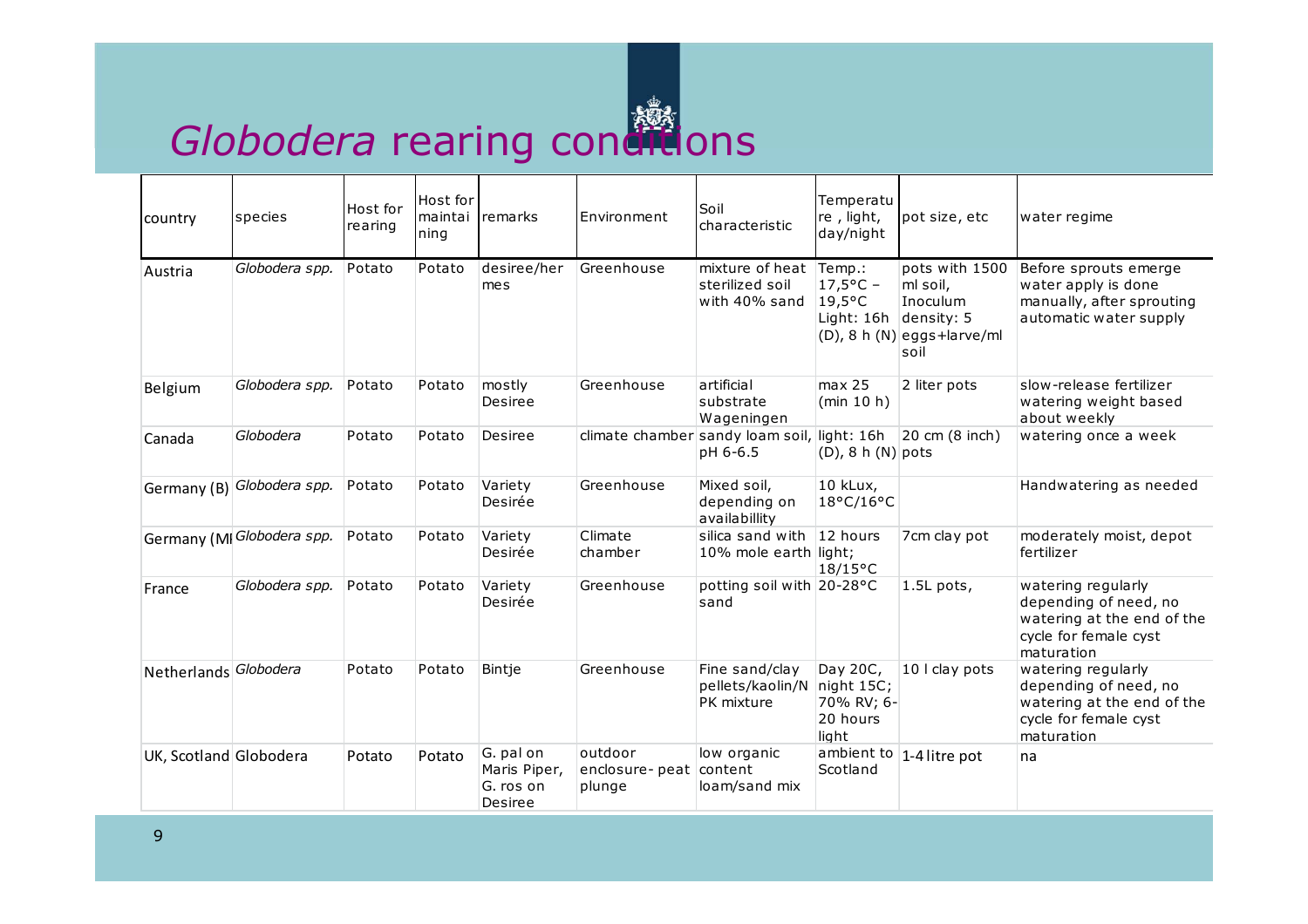

### Meloidogyne rearing conditions

| country            | species                  | Host for<br>rearing | remarks                | Environment<br>(greenhouse,<br>lab, climate<br>chamber etc.) | Soil characteristic<br>(growing<br>medium, pH,<br>organic matter,<br>etc)                                                                                              | Temperature,<br>light,<br>day/night      | pot size, etc                                                                                     | water regime                                                                                  |
|--------------------|--------------------------|---------------------|------------------------|--------------------------------------------------------------|------------------------------------------------------------------------------------------------------------------------------------------------------------------------|------------------------------------------|---------------------------------------------------------------------------------------------------|-----------------------------------------------------------------------------------------------|
| Belgium            | Meloidogyne              | tomato              |                        | Greenhouse                                                   | Mix of potting soil $> 22^{\circ}$ C day<br>/ sterilized sandy (min 12h)<br>soil: 1/3 or<br>sterilised sandy<br>soil $(100\%) + 1$<br>tablespoon<br>FLORANID/3L<br>pot | >15 °C night                             | 2-3 liter pots<br>depending on<br>space                                                           | watering when<br>needed, liquid<br>fertilizer weekly,,<br>weekly cutting,<br>removing flowers |
| Belgium            | $GIo + Melo$             | Potato              |                        | closed<br>containers in<br>climate chamber                   | pure autoclaved<br>river sand                                                                                                                                          | 24h dark                                 | 30 ml<br>(sterile) water<br>/ closed plastic<br>pot of 0,5 liter<br>filled with 200<br>g dry sand |                                                                                               |
| Canada             | Meloidogyne              | tomato              | Rutgers                |                                                              | climate chamber sandy loam soil,<br>pH 6-6.5                                                                                                                           | light: 16h (D),<br>8 h(N)                | 20 cm (8 inch)<br>pots                                                                            | watering once a<br>week                                                                       |
| France             | Meloidogyne              | tomato              | Nainesporom Greenhouse |                                                              | potting soil with<br>sand                                                                                                                                              | 20-28°C                                  | 5L pots                                                                                           | watering<br>regularly<br>depending of<br>need                                                 |
| Netherlands        | Meloidogyne<br>temperate | tomato              | Domestica              | Greenhouse                                                   | Fine/course sand Day 20C,<br>mixture with<br>Osmocote                                                                                                                  | night 15C;<br>70% RV 6-20<br>hours light | 5 I clay pots                                                                                     |                                                                                               |
| <b>Netherlands</b> | Meloidogyne<br>tropical  |                     |                        | Greenhouse                                                   | Fine/course sand Day/night<br>mixture with<br>Osmocote                                                                                                                 | 22C, 70% RV;<br>6-20 hours<br>light      | 5 I clay pots                                                                                     |                                                                                               |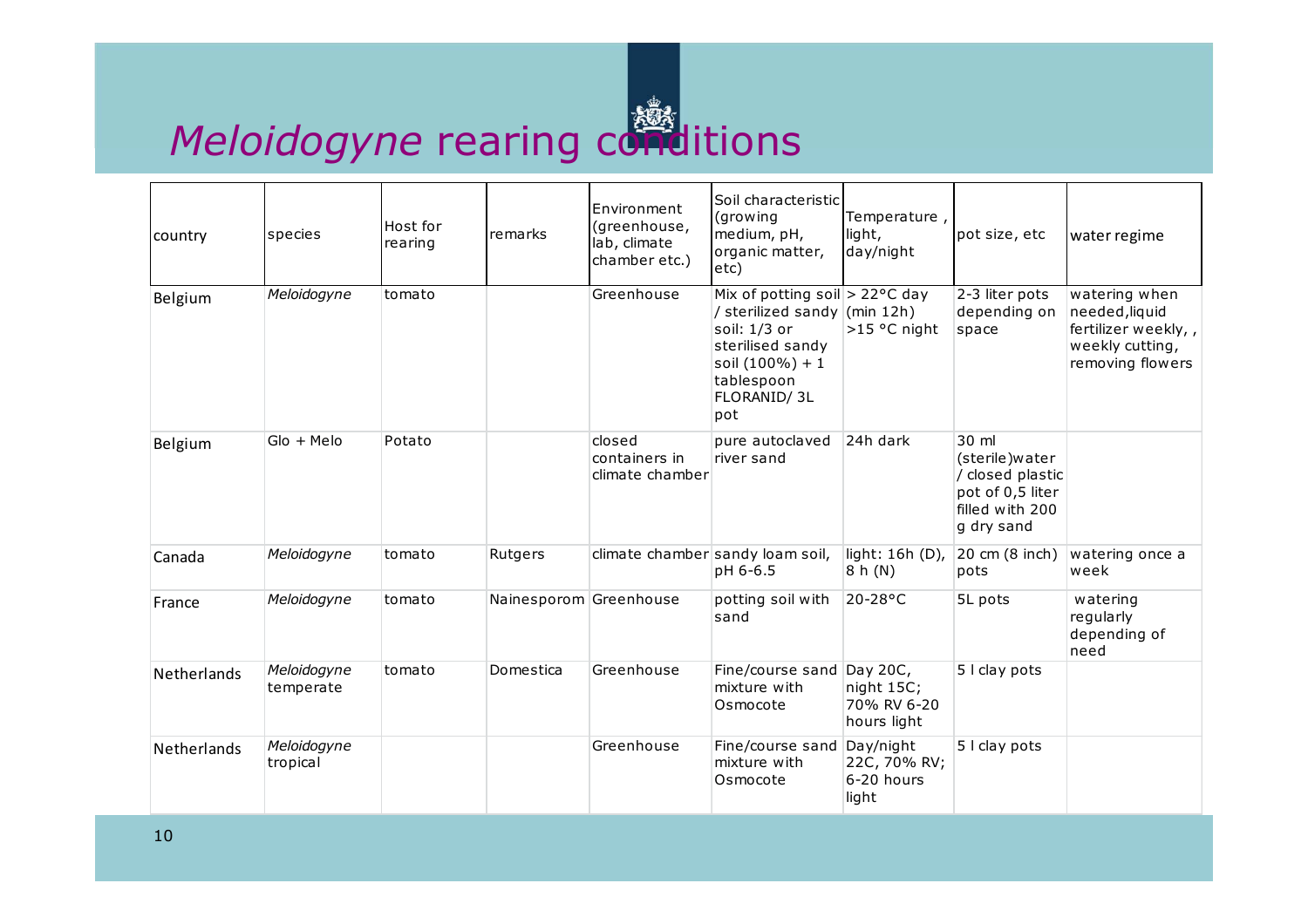

## Rearing conditions, additional/different

|              | species     | host                   | Environment<br>(greenhouse, lab, (growing<br>climate chamber<br>etc.) | Soil<br>characteristic<br>medium, pH,<br>organic matter,<br>etc) | Temperature, light,<br>day/night                               | Water regime, pot size, etc                                                                                                                                                                                                               |
|--------------|-------------|------------------------|-----------------------------------------------------------------------|------------------------------------------------------------------|----------------------------------------------------------------|-------------------------------------------------------------------------------------------------------------------------------------------------------------------------------------------------------------------------------------------|
| Austria      | PCN         | potato                 | greenhouse                                                            | mixture of heat<br>sterilized soil<br>with 40% sand              | Temp.:<br>$17,5^{\circ}$ C - 19,5°C<br>Light: 16h (D), 8 h (N) | Before sprouts emerge water apply is<br>done manually, after sprouting automatic<br>water supply), 500 ml soil, Inocolum: Cyst<br>inoculum which is available after<br>extraction from field samples but not<br>more than 8 cysts per pot |
| Germany      | PCN         | potato                 | greenhouse                                                            | Mixed soil,<br>depending on<br>availabillity                     | 10 kLux, 18°C/16°C                                             | Handwatering as needed                                                                                                                                                                                                                    |
| Germany      | PCN         | potato                 | nursery bed                                                           | sandy soil, open natural<br>air                                  |                                                                | 10 square meters, fertilization and<br>irrigation as required                                                                                                                                                                             |
| UK, Scotland | PCN         | potato                 | outdoor<br>enclosure-peat<br>plunge                                   | low organic<br>content<br>loam/sand mix                          | ambient to Scotland                                            | 1-4 litre pot                                                                                                                                                                                                                             |
| <b>USA</b>   | M. javanica | papaya or<br>pineapple |                                                                       |                                                                  |                                                                |                                                                                                                                                                                                                                           |

11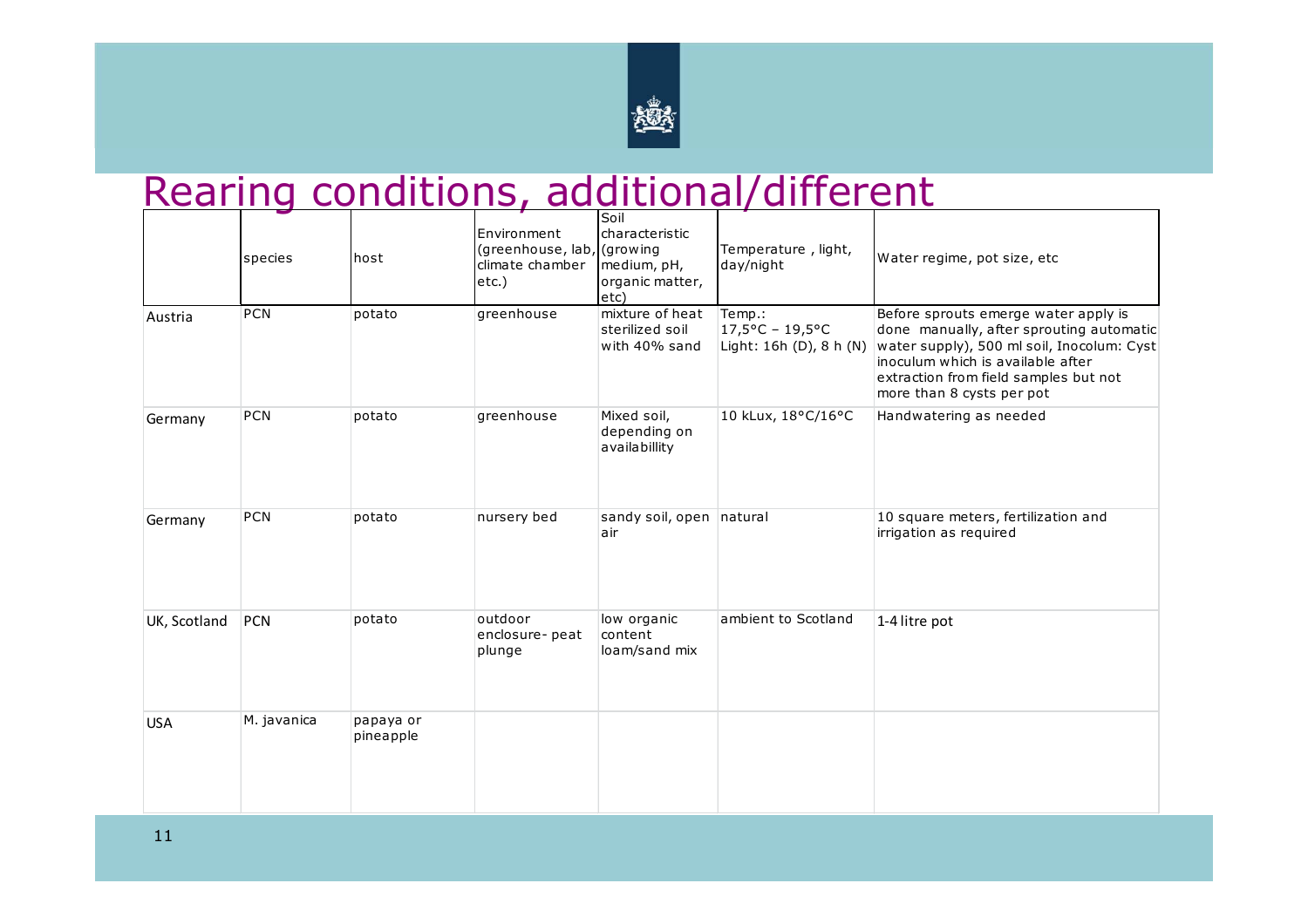

### Storage conditions:

| country            | species                                             | storage                                                                                                                                                                                                                                                                                                                                                                                                                                                                                                                 | period of time                                                                                                                                                                                                                                                                                                                                                                                                                |
|--------------------|-----------------------------------------------------|-------------------------------------------------------------------------------------------------------------------------------------------------------------------------------------------------------------------------------------------------------------------------------------------------------------------------------------------------------------------------------------------------------------------------------------------------------------------------------------------------------------------------|-------------------------------------------------------------------------------------------------------------------------------------------------------------------------------------------------------------------------------------------------------------------------------------------------------------------------------------------------------------------------------------------------------------------------------|
| Austria            | Globodera                                           | yes, at 4 degrees                                                                                                                                                                                                                                                                                                                                                                                                                                                                                                       | 1 year                                                                                                                                                                                                                                                                                                                                                                                                                        |
| Belgium            | Globodera + Meloidogyne                             | Belgian Globodera populations and references (Chavornay,<br>Harmerz, Ecosse) stored at 4°C. Cysts are kept in petri-<br>dishes or staining glasses, as picked out cysts or still in the<br>float (if not too many). Several hundreds of cysts.<br>The populations with few cysts from EU and outside were<br>stored at room temperature for months/years and are now<br>stored at 10°C, a few at 4°C.<br>2 populations (G. rostochiensis and G. pallida) in 2<br>microplots outside, not multiplied anymore since 2014. | Stored at 4°C: We do not know, have not tested. We assume<br>for 10 years at least.                                                                                                                                                                                                                                                                                                                                           |
|                    |                                                     | Reference material of M. chitwoodi and M. fallax in plant<br>material (potato) and in soil for the diagnostic lab at 4°C.<br>Stored at 10°C-14°C: some tropical RKN populations. At -<br>20°C: juveniles of RKN in Eppendorf tubes, or extracted<br>DNA.                                                                                                                                                                                                                                                                | Stored at 4°C: M. chitwoodi and M. fallax in plant material<br>(potato tubers) and in soil 1 year. Soil survival was tested with<br>nematodes stored in soil at 14 ±4 °C for 8 months: between<br>20 and 44% survived. DNA was still OK for identification with<br>PCR.<br>Stored at 10°C-14°C: tropical nematodes. We assume about 6<br>months, not tested.<br>Stored at -20°C, we take 5 year as storage time (not tested). |
| Canada             | Globodera                                           | yes, Store at 4°C                                                                                                                                                                                                                                                                                                                                                                                                                                                                                                       | $>10$ years                                                                                                                                                                                                                                                                                                                                                                                                                   |
|                    | Meloidogyne                                         | yes, Store at 4°C                                                                                                                                                                                                                                                                                                                                                                                                                                                                                                       | 30 days                                                                                                                                                                                                                                                                                                                                                                                                                       |
| Germany (B)        | Globodera                                           | yes, in big concrete boxes or plastic tubs mixed with soil                                                                                                                                                                                                                                                                                                                                                                                                                                                              | has not been tested yet, expectation is several years                                                                                                                                                                                                                                                                                                                                                                         |
| Germany (MV)       | Globodera                                           | yes, 4-8 degrees                                                                                                                                                                                                                                                                                                                                                                                                                                                                                                        | 6 month-6 years                                                                                                                                                                                                                                                                                                                                                                                                               |
| France             | Globodera                                           | yes                                                                                                                                                                                                                                                                                                                                                                                                                                                                                                                     | 1 year                                                                                                                                                                                                                                                                                                                                                                                                                        |
|                    | Meloidogyne                                         | no                                                                                                                                                                                                                                                                                                                                                                                                                                                                                                                      |                                                                                                                                                                                                                                                                                                                                                                                                                               |
| <b>Netherlands</b> | Globodera+other:Heterodera/<br>Punctodera/Cactodera | yes, airdried cysts 4 C                                                                                                                                                                                                                                                                                                                                                                                                                                                                                                 | few month to several years                                                                                                                                                                                                                                                                                                                                                                                                    |
|                    | Meloidogyne                                         | no                                                                                                                                                                                                                                                                                                                                                                                                                                                                                                                      | yes                                                                                                                                                                                                                                                                                                                                                                                                                           |
| UK, Scotland       | Globodera                                           | yes, both extracted from and within dried float material in<br>dry containers in a domestic fridge.                                                                                                                                                                                                                                                                                                                                                                                                                     | over 20 years                                                                                                                                                                                                                                                                                                                                                                                                                 |
| <b>USA</b>         | Globodera, Heterodera                               | yes, at 4 degrees for Globodera, or 10 or 12 degrees for<br>Heterodera in soil in plastic bags                                                                                                                                                                                                                                                                                                                                                                                                                          | 1-3 years                                                                                                                                                                                                                                                                                                                                                                                                                     |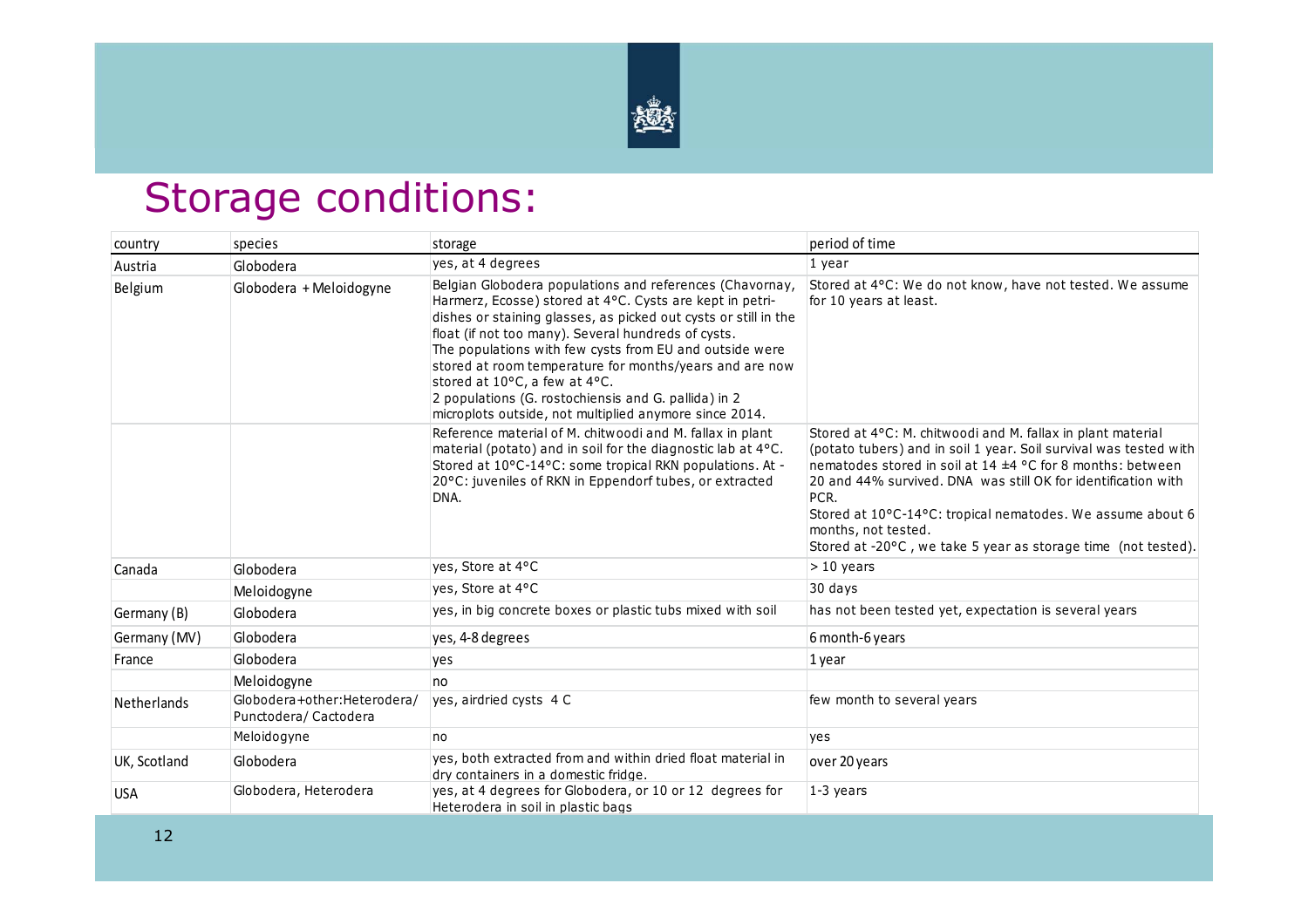

### Identification frequency:

| country                |                                                                            | frequency of confirmation of the identity                                                                            |
|------------------------|----------------------------------------------------------------------------|----------------------------------------------------------------------------------------------------------------------|
| Austria                | Globodera                                                                  | at the beginning of the maintaining, rearing or multiplication action                                                |
| Belgium                | Globodera + Meloidogyne                                                    | once per year if possible                                                                                            |
| Canada                 | Globodera + Meloidogyne                                                    | once a year                                                                                                          |
| Germany                | Globodera                                                                  | never                                                                                                                |
| Germany                | Globodera                                                                  | Each year at the beginning of the season for the resistance testing                                                  |
| France                 | Globodera + Meloidogyne                                                    | each year or each test                                                                                               |
|                        | Netherlands Globodera/Heterodera/<br>Punctodera/Cactodera +<br>Meloidogyne | once a year and every time a population is delivered                                                                 |
| UK, Scotland Globodera |                                                                            | Resistance testing populations are confirmed every 2 years by comparing<br>performance on differential potato clones |
| <b>USA</b>             | Globodera, Heterodera &<br>Meloidogyne                                     | various possibilities between never, yearly, upon arrival and almost montly                                          |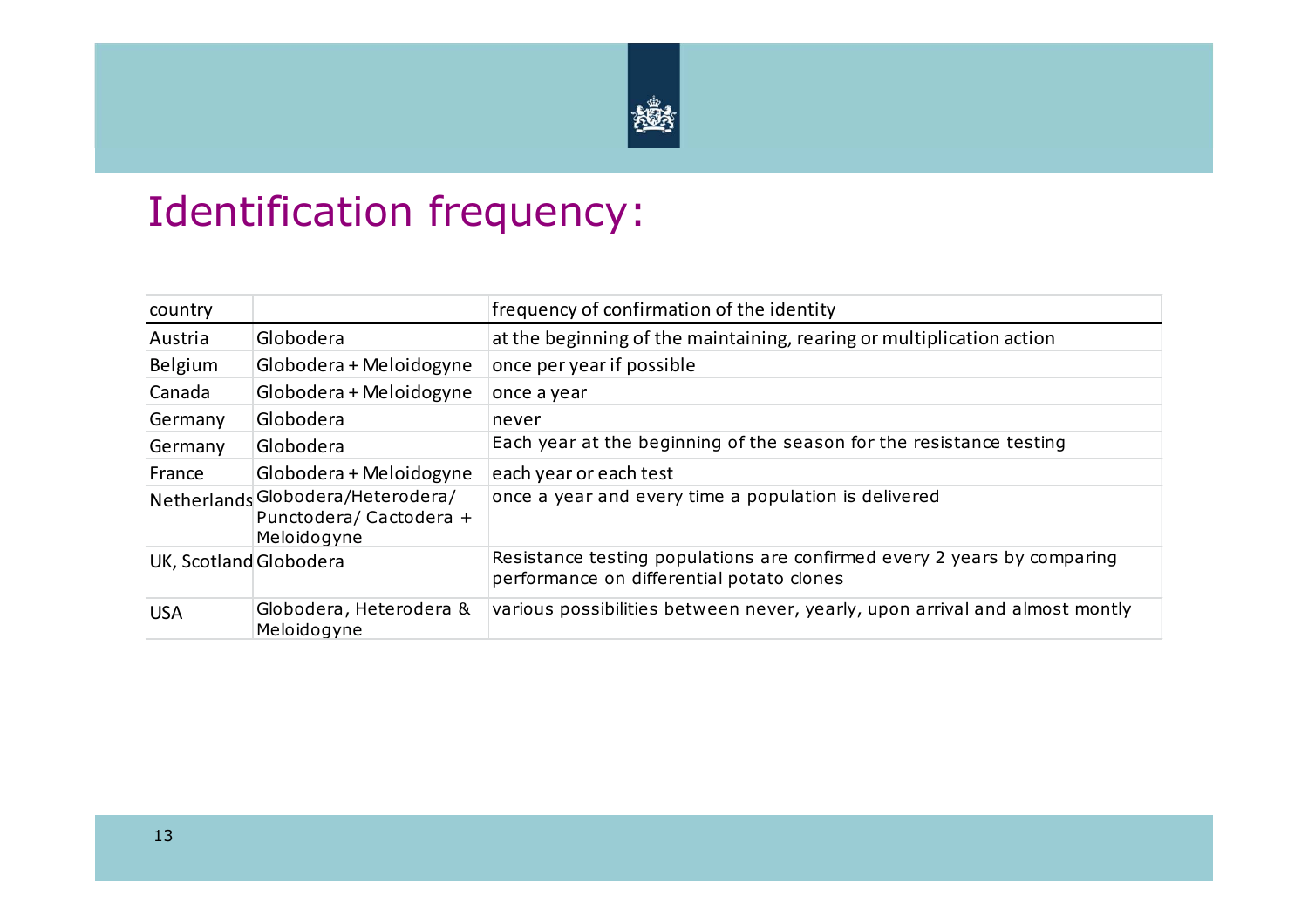

### Summary (1):

Populations:

- Cysts: 5 species, 1-59 pop. PCN abundant, at 9 places
- *Meloidogyne*: 22 species, 1-35 pop. *M.incognita* & *M.javanica* & *M.hapla* abundant, at 17 (13) places

#### Storage maximum:

- Cysts: > 20 y. cysts in dry float or without in dry containers at 4 degrees
- *Meloidogyne*: 8 months. in soil at 14 degrees

### Identification freqency:

- Cysts: once per year<br>• Meleidesuper at the
- •*Meloidogyne*: at the beginning of any action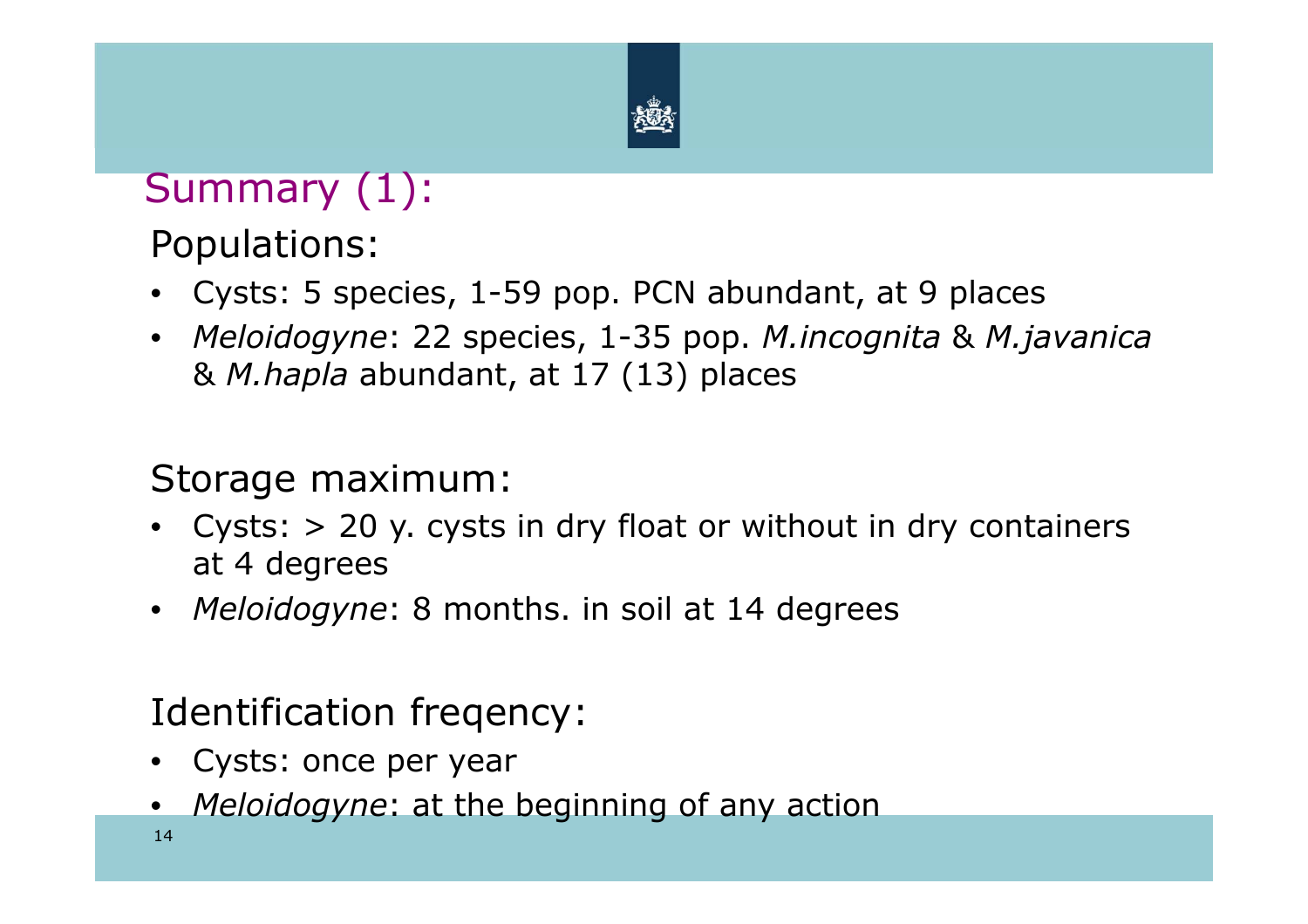

### Summary (2):

Growing conditions: in general no big differences in rearing and maintenance for hosts plants, water, light, temperature (5x greenhouse, 2x climate chamber,1 outdoors)

exception:

- $\bullet$ Pot sizes vary (<1-10 liter)
- For *Globodera* use of nursery bed or outdoor-enclosure peat plunge
- For *Globodera* and *Meloidogyne* use of small closed containers in climate rooms for maintenance
- $\bullet$ For *Meloidogyne* maintenance on pineapple or papaya

To do: compose a manual on basis of colated information